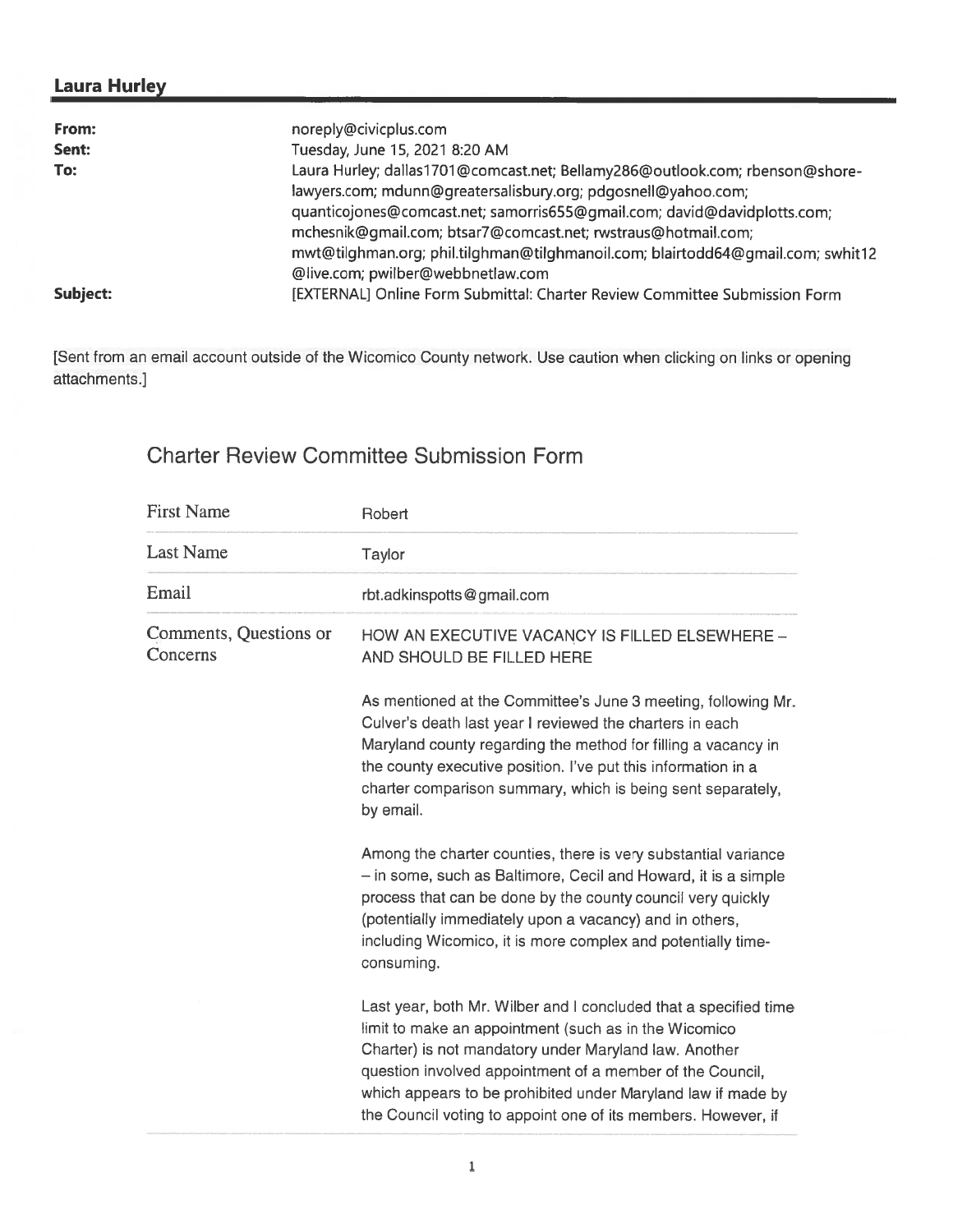the charter provides that <sup>a</sup> Council member — without <sup>a</sup> vote fills the vacancy, that, arguably, is lawful.

In some counties, the charter is silent as to who acts as the executive until the vacancy is filled. In most counties, the new executive serves the entire balance of the term (no interim election).

#### RECOMMENDATION

The notion that there should be <sup>a</sup> public hearing and debate by the Council to decide who to appoint provides little or no benefit and almost certainly may and probably, if not inevitably will result in acrimony — as happened here last year and several years ago in Anne Arundel County when it's elected executive was convicted of misconduct in office (served time in jail). In each instance, <sup>a</sup> member of the General Assembly applied but was not appointed, and his supporters went bonkers, aggressively attacking certain members of the Council in the media, etc.

A simple process, such as that in those other counties named above (except Anne Arundel), is much better and potentially much faster. Regardless of the general procedure, the requirement to select from persons submitted by <sup>a</sup> party's central committee should be avoided. A central committee can submit recommendations if its members so desires, but that should not limit the field.

Last summer I contacted the Attorney General's office, which advised that the Open Meetings Compliance Board has ruled on several occasions that the Council or other body is not required to conduct deliberations in open session when it is appointing someone that it selects, rather than confirming someone who has been appointed or nominated subject to the Council's approval. There should be no required public hearing, etc., both to save time and avoid untoward acrimony, which seems to be inherent when there is <sup>a</sup> public hearing and deliberation process.

And it is prudent  $-$  in order to encourage applicants  $-$  for the appointment to be for the entire remaining balance of the term, not just until <sup>a</sup> special or interim election is held, and the appointee should not be required to be full-time during the appointment period.

Email not displaying correctly? View it in your browser.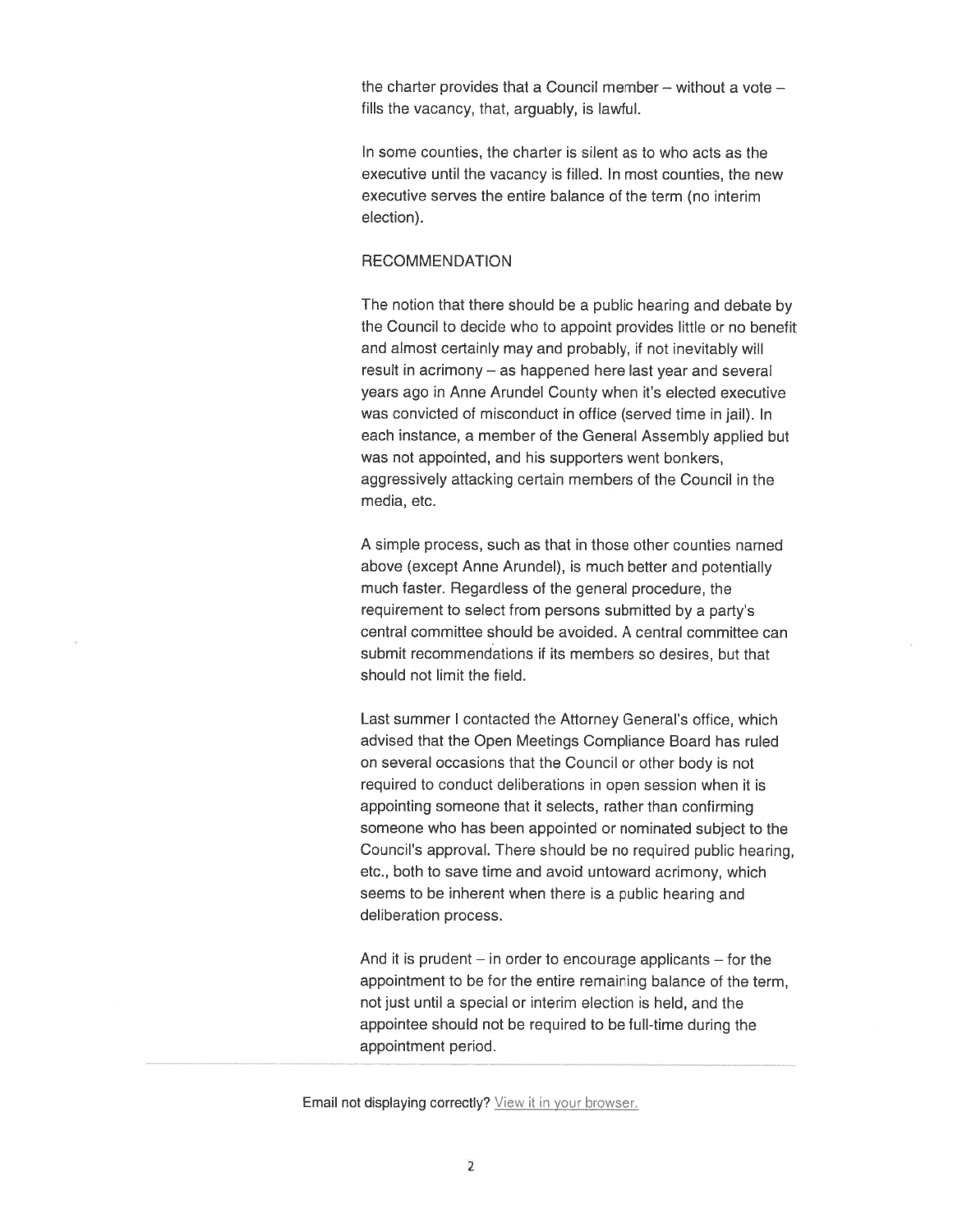### CHARTER COMPARISON SUMMARY

## TOPIC: County Executive — Procedure for Filling Vacancy

The following language is from the charters with light editing to shorten by removing extra neous text. Also, standard provisions — that someone must meet the general (age, residency, etc.) requirements and can serve until his/her successor is elected and qualified — are omitted below.

| Section        | <b>Details</b>                                                                                                                                                                                                                                                                                                                                   |
|----------------|--------------------------------------------------------------------------------------------------------------------------------------------------------------------------------------------------------------------------------------------------------------------------------------------------------------------------------------------------|
| 402(b)         | If a vacancy occurs during the first 12 months of a term, a new County<br>Executive shall be nominated and elected in the next statewide elec-<br>tion (primary and general) -- in the interim, the vacancy shall be tem-<br>porarily filled by resolution by a majority vote of the County Council,<br>within 30 days after the vacancy occurs. |
| 402(c)         | If a vacancy occurs after the first 12 months of a term, the vacancy<br>shall be permanently filled by resolution by a majority vote of the<br>County Council, within 30 days after the vacancy occurs.                                                                                                                                          |
| 402(e)         | If the former County Executive was a member of a political party,<br>the new County Executive, either temporarily or permanently, shall be<br>registered in the same political party as the former County Executive<br>for the 12-month period immediately prior to his election by the<br><b>County Council.</b>                                |
| 402(f)         | The County Council shall hold public interviews of candidates to fill the<br>vacancy, whether temporary or permanent, and shall elect the new<br>County Executive from among those persons interviewed.                                                                                                                                          |
| Art. IV, §2(b) | The President of the City Council shall be Mayor for the remainder of<br>the term for which the Mayor was elected. [the President of the City<br>Council is a separate elected office and not appointed by the Council.]                                                                                                                         |
| 402(b)         | Filled by the affirmative vote of a majority of the total number of<br>county council members established by this Charter. The person so<br>elected shall belong to the same political party as his predecessor<br>(unless his predecessor was not a member of a political party).                                                               |
| 407            | A majority of the council members shall appoint, within 30 days, a<br>person to fill the vacancy. An appointee, when succeeding a party<br>member, shall be a member of the same political party as the person<br>elected to such office and shall be a nominee of the county central<br>committee of that party.                                |
|                |                                                                                                                                                                                                                                                                                                                                                  |

Dorchester — [no county executive]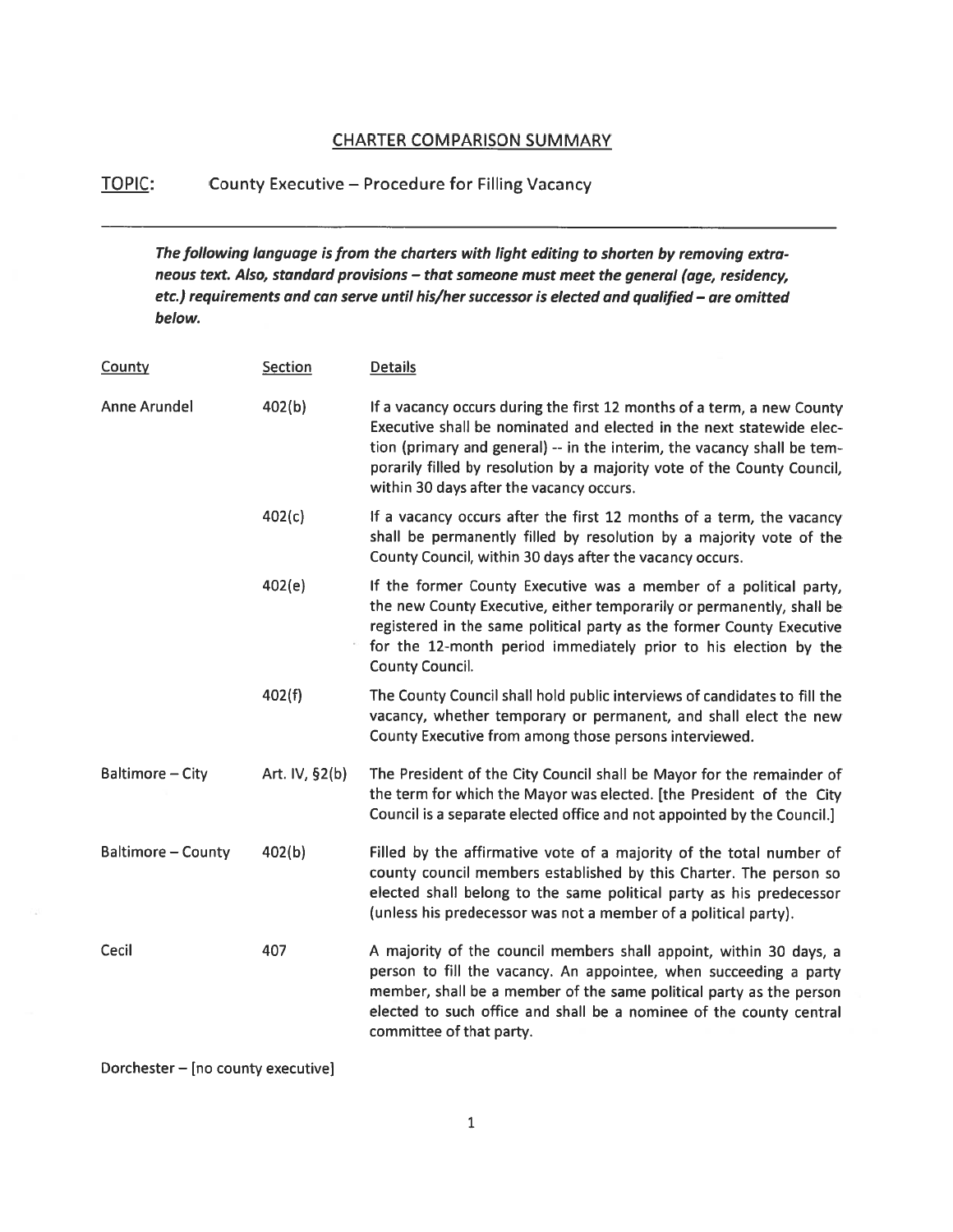| Frederick | 408(a) | A majority of the council members shall appoint, within forty-five<br>days, a person to fill the vacancy and to serve a term pursuant to sub<br>section (f) or $(g)$ of this section, as applicable.                                                                                                                                                                                                                                                                                                                                                                    |
|-----------|--------|-------------------------------------------------------------------------------------------------------------------------------------------------------------------------------------------------------------------------------------------------------------------------------------------------------------------------------------------------------------------------------------------------------------------------------------------------------------------------------------------------------------------------------------------------------------------------|
|           | 408(b) | If the vacating County Executive was last elected as a member of<br>a political party, the appointee shall be selected from a qualified<br>list of three persons submitted to the Council by the central commi-<br>ttee of the same party. The central committee must provide the list of<br>three persons within 30 days of the vacancy date. If no list is provided<br>within 30 days, or if the vacating County Executive was not a member<br>of a political party when last elected, the Council shall appoint a per<br>son it deems best qualified to hold office. |
|           | 408(c) | If the Council has not made an appointment within the forty-five-day<br>period provided in subsection (a) of this section, the Council shall ap-<br>point within fifteen days thereafter, the Chief Administrative Officer.                                                                                                                                                                                                                                                                                                                                             |
|           | 408(d) | Any person appointed to fill a vacancy pursuant to this section, except<br>the Chief Administrative Officer, shall meet the qualifications provided<br>in Section 405 of this Charter [residency, etc.]                                                                                                                                                                                                                                                                                                                                                                 |
|           | 408(e) | All persons considered by the Council for appointment under either<br>subsection (b) or (c) of this section, as applicable, shall be presented to<br>the public, including their names and qualifications In addition, the<br>nominees shall be interviewed in public by the Council, including the<br>opportunity for public comment.                                                                                                                                                                                                                                  |
|           | 408(f) | If the vacancy occurs no later than 30 days prior to the candidate<br>filing deadline for the presidential primary election, a new County Ex-<br>ecutive shall be nominated and elected by qualified voters [in that<br>election]. In the interim, the vacancy shall be temporarily filled pursu-<br>ant to subsection (b) or (c) of this section, as applicable.                                                                                                                                                                                                       |
|           | 408(g) | If the vacancy occurs after 30 days prior to the candidate filing dead-<br>line for the presidential primary election, the new Executive shall be<br>appointed pursuant to subsection (b) or (c) of this section, as applic-<br>ble, and serve the remainder of the vacating Executive's term.                                                                                                                                                                                                                                                                          |
| Harford   | 307(a) | A majority of the County Council shall, within thirty calendar days<br>thereafter, appoint a person to fill the vacancy from among those who<br>apply to the County Council for the position. If an appointee is to<br>succeed a member of a political party, that individual shall be a mem-<br>ber of the party to which the former County Executive belonged<br>at the time of his or her election.                                                                                                                                                                  |
|           | 307(b) | If a vacancy filled by an appointment under Subsection (a) of this<br>section occurred more than ninety calendar days before the next<br>Congressional primary election, an election shall be held simultaneous<br>to the Congressional election to elect a new County Executive to fulfill<br>the remaining term.                                                                                                                                                                                                                                                      |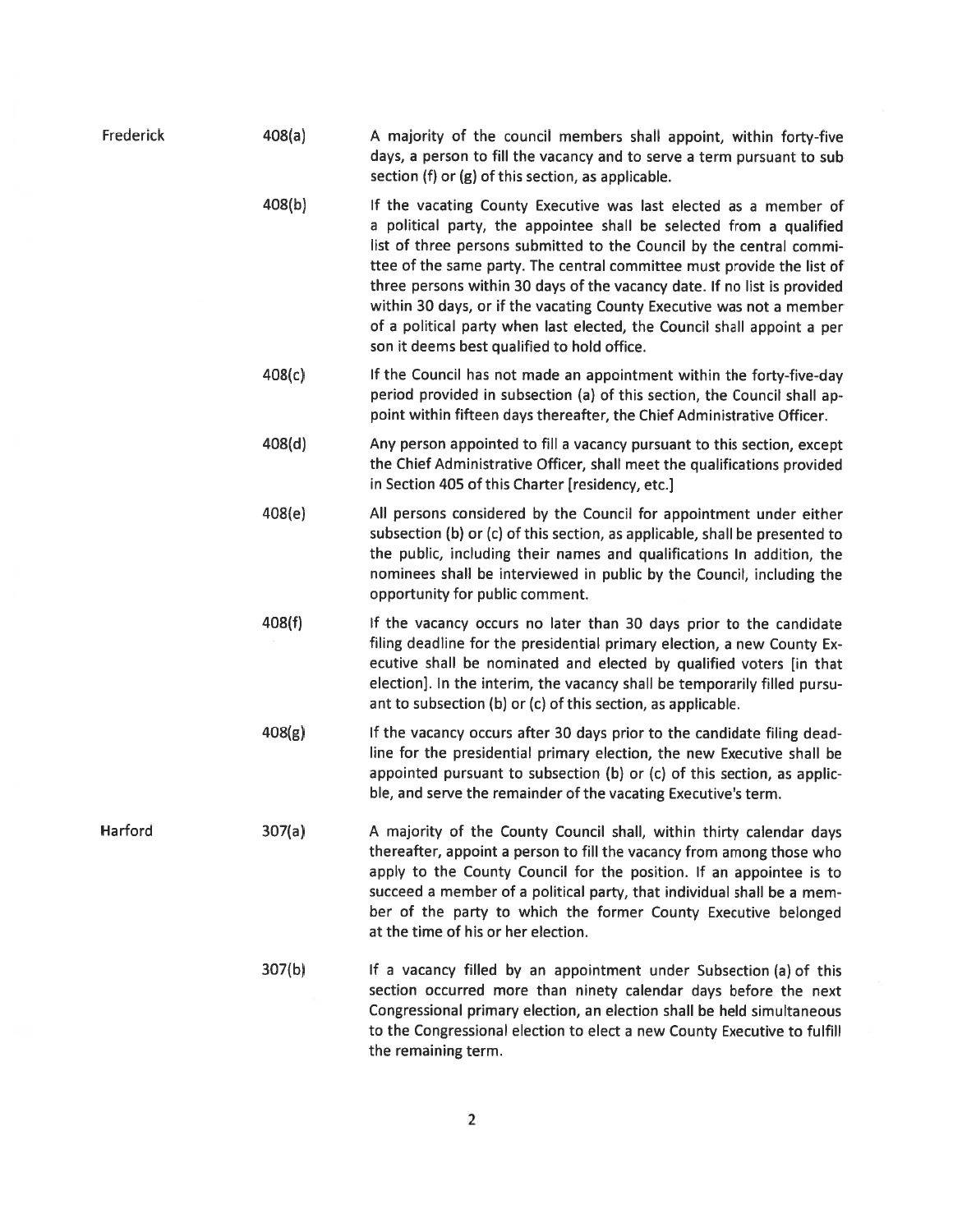| Howard                         | 302(f) | The Chief Administrative Officer shall serve as acting Executive until<br>a new Executive shall be appointed. The office of County Executive<br>shall be filled by resolution within thirty days by the affirmative vote<br>of a majority of the members of the Council. The person so elected<br>by the Council shall belong to the same political party as his or her<br>predecessor at the time of the Executive's most recent election<br>(unless his or her predecessor was not a member of a political party).                                                                                                                                                                                                                                                                                                                                                                                                                      |  |  |  |
|--------------------------------|--------|-------------------------------------------------------------------------------------------------------------------------------------------------------------------------------------------------------------------------------------------------------------------------------------------------------------------------------------------------------------------------------------------------------------------------------------------------------------------------------------------------------------------------------------------------------------------------------------------------------------------------------------------------------------------------------------------------------------------------------------------------------------------------------------------------------------------------------------------------------------------------------------------------------------------------------------------|--|--|--|
| Montgomery                     | 205    | Unless the Council has provided by law for filling a vacancy by special<br>election, the following process for filling a vacancy shall apply. When a<br>vacancy has occurred, the Council, by a vote of not less than five<br>members, shall appoint a successor to fill the vacancy within forty-five<br>days of the vacancy. An appointee to fill a vacancy, when succeeding a<br>party member, shall be a member of the same political party as the<br>person elected to such office at the time of election. If the Council has<br>not made an appointment within forty-five days, the Council shall<br>appoint within fifteen days thereafter the nominee of the County<br>Central Committee of the political party, if any, of the person elected<br>to such office. The Chief Administrative Officer shall act as County<br>Executive and perform all the duties of that office until such time as<br>the vacancy has been filled. |  |  |  |
| <b>Prince George's</b>         | 407    | The Chief Administrative Officer shall become the Acting County<br>Executive until a County Executive is chosen by the methods estab-<br>lished in this Section of the Charter. In the event of a vacancy occur<br>ring during the last two years of the term, the Council shall select<br>from among its members, by majority vote, a successor for the<br>office for the balance of the unexpired term. If this selection by the<br>Council is not made within fourteen (14) calendar days after the<br>vacancy occurs, the Chairman of the Council shall succeed to the<br>Office for the balance of the unexpired term. The Council shall pro-<br>vide by law for the conduct of a special election to fill a vacancy<br>that occurs during the first two years of a term and for the appoint-<br>ment, powers and duties of an Acting County Executive pending the<br>outcome of such special election.                              |  |  |  |
| Talbot - [no county executive] |        |                                                                                                                                                                                                                                                                                                                                                                                                                                                                                                                                                                                                                                                                                                                                                                                                                                                                                                                                           |  |  |  |
| Wicomico                       | 407.A. | The Director of Administration shall serve as Acting County Executive<br>until a new County Executive is appointed, and shall have the same<br>rights, duties, powers and obligations as an elected incumbent in said<br>office.                                                                                                                                                                                                                                                                                                                                                                                                                                                                                                                                                                                                                                                                                                          |  |  |  |
|                                | 407.B. | If a vacancy occurs during the first 12 months of a term, a new County<br>Executive shall be nominated and elected by the qualified voters of<br>the County at the same time as members of the House of Representa-<br>tives of the Congress are nominated and elected. In the interim until a<br>new County Executive is elected, the vacancy shall be temporarily                                                                                                                                                                                                                                                                                                                                                                                                                                                                                                                                                                       |  |  |  |